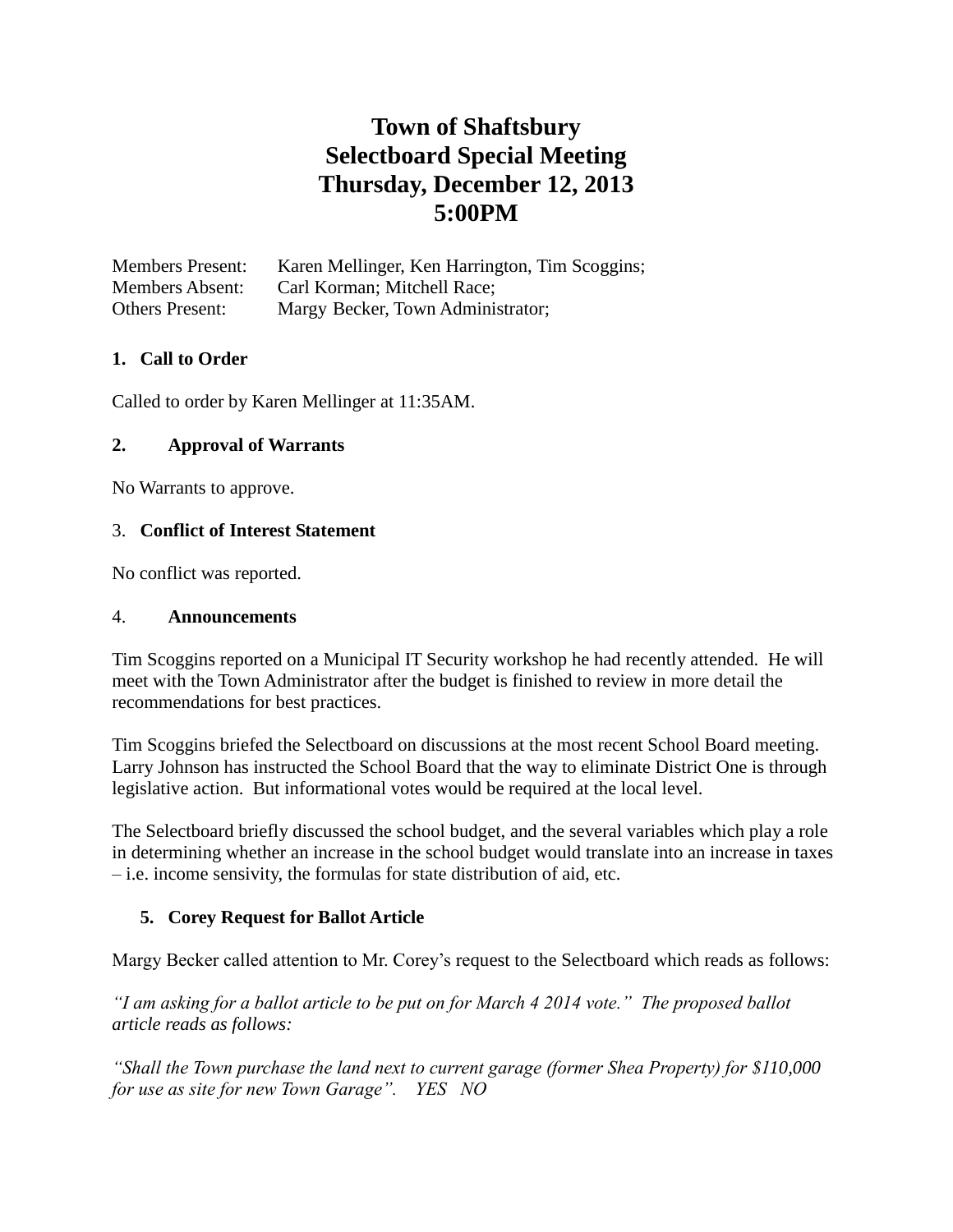*"I have been able to put the land on hold and have a signed contract at the much lower \$110,000 price than the open market price of \$150,000."*

Margy Becker reported she had forwarded Mr. Corey's request and attached Purchase & Sales Agreement to the Town's Attorney for review. He was asked to interpret the language in Mr. Corey's proposed article.

Ken Harrington reported that Mr. Corey had informed him that he would circulate a petition and the Selectboard need not act on his request. Karen Mellinger requested the item be placed on the agenda for the Monday night December 16 meeting. Tim Scoggins concurred the Selectboard needs to acknowledge receipt of Mr. Corey's request *not* to act on his written letter/request to the Selectboard. Tim Scoggins asked if Ken Harrington would express his opinion on purchasing the property at \$110,000 while the appraised value is \$60,000. Mr. Harrington agreed he would make such a statement at the next meeting.

Karen Mellinger expressed her concern that the article as written would tie the hands of the Town. According to her interpretation of Mr. Corey's language, the Town could only use the property for a town garage versus another use – such as a senior or community center.

# **6. FY15 Budget Preparation Workshop**

The **Town Clerk's budget** was reviewed. It was noted that the Town Clerk has requested the Town support an Assistant Town Clerk. The Selectboard agreed. Margy Becker explained her requested for wages for the Assistant replaces the professional services line item. The net impact to the budget is an increase of \$2,500.

The difficulty of budgeting for future health insurance choices to be made by employees was further discussed. Margy Becker will confirm whether the Town will receive one invoice from VT Health Connect for all health plan selections.

The **Parks budget** was reviewed. In reviewing FY14 budget and actuals, it was noted that \$5,000 had been set-aside by the voters in March 2013 towards purchase of a new tractor for Howard Park. However, the money appears to have been set-aside into the fund historically used for highway equipment. This accounting issue needs to be straightened out with the Treasurer.

Ken Harrington agreed to research the costs of a used tractor. The Parks reserve fund has approximately \$14,000 available for said purchase. Ken Harrington said he would talk to Walter Merritt or Henry Martinka. He said he wondered if the tractor could be a dual-use machine – i.e. mow and plow?

The **highway paving budget** was reviewed. It was agreed the Town should budget \$43,000 for its local share of paving grant expenses to pave 5720 feet of White Creek Road. A second grant will be applied for in March 2014 to complete paving of White Creek Road.

The **highway culvert budget** was reviewed. The Selectboard is still waiting to hear from